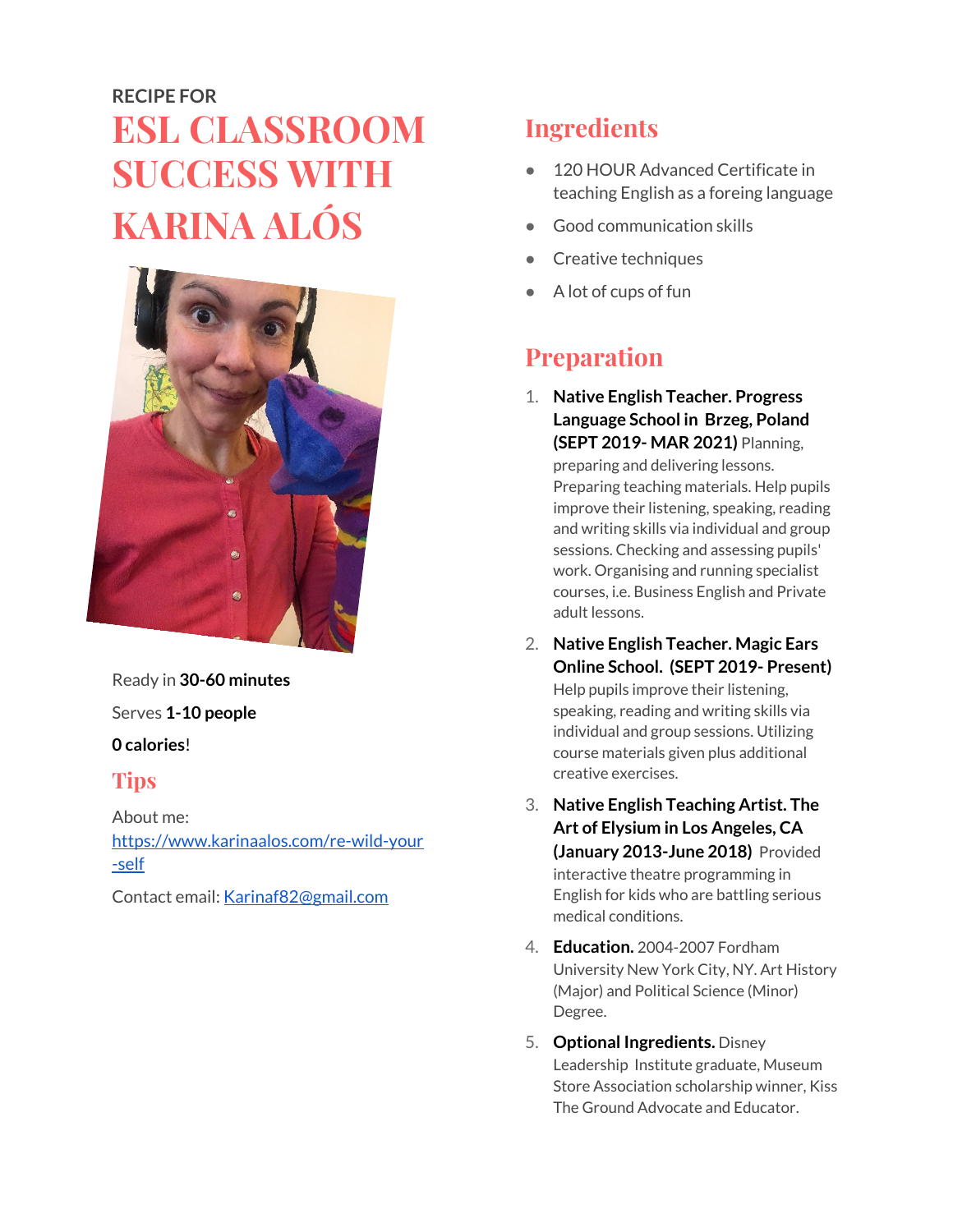

**Course Director** 

**TEFL FULLCIRCLE** 



**Learning and Development Advisor** 

**ACCREDITAT** 

# Advanced Certificate in Teaching English as a Foreign Language (TEFL)

**This is to certify that**

# **Karina Fernandez**

**has satisfied all programme requirements and has successfully completed a 120 hour Advanced Teaching English as a Foreign Language Training Course**

|                                                                                                                                                                                                            | Key Programme Elements |                                                                 |
|------------------------------------------------------------------------------------------------------------------------------------------------------------------------------------------------------------|------------------------|-----------------------------------------------------------------|
| Teaching and Learning: the Principles<br>Teaching Skills and Managing the Classroom<br>Teaching Listening, Speaking, Reading, and Writing Skills<br>Teaching Vocabulary, Pronunciation, and Grammar Skills |                        | Language Basics<br>Planning<br>Assessing Students<br>Reflection |
|                                                                                                                                                                                                            | <b>April 8, 2019</b>   |                                                                 |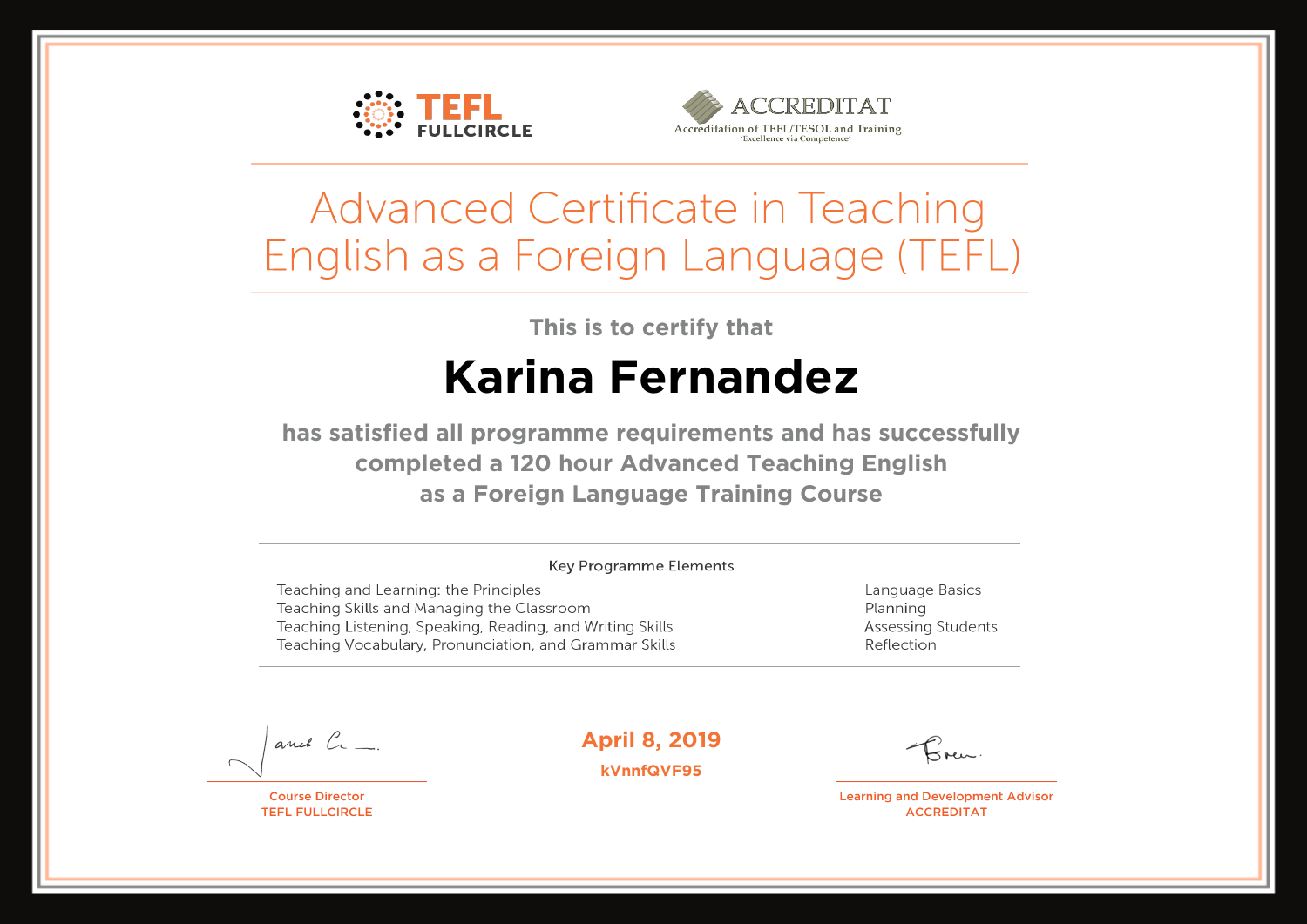